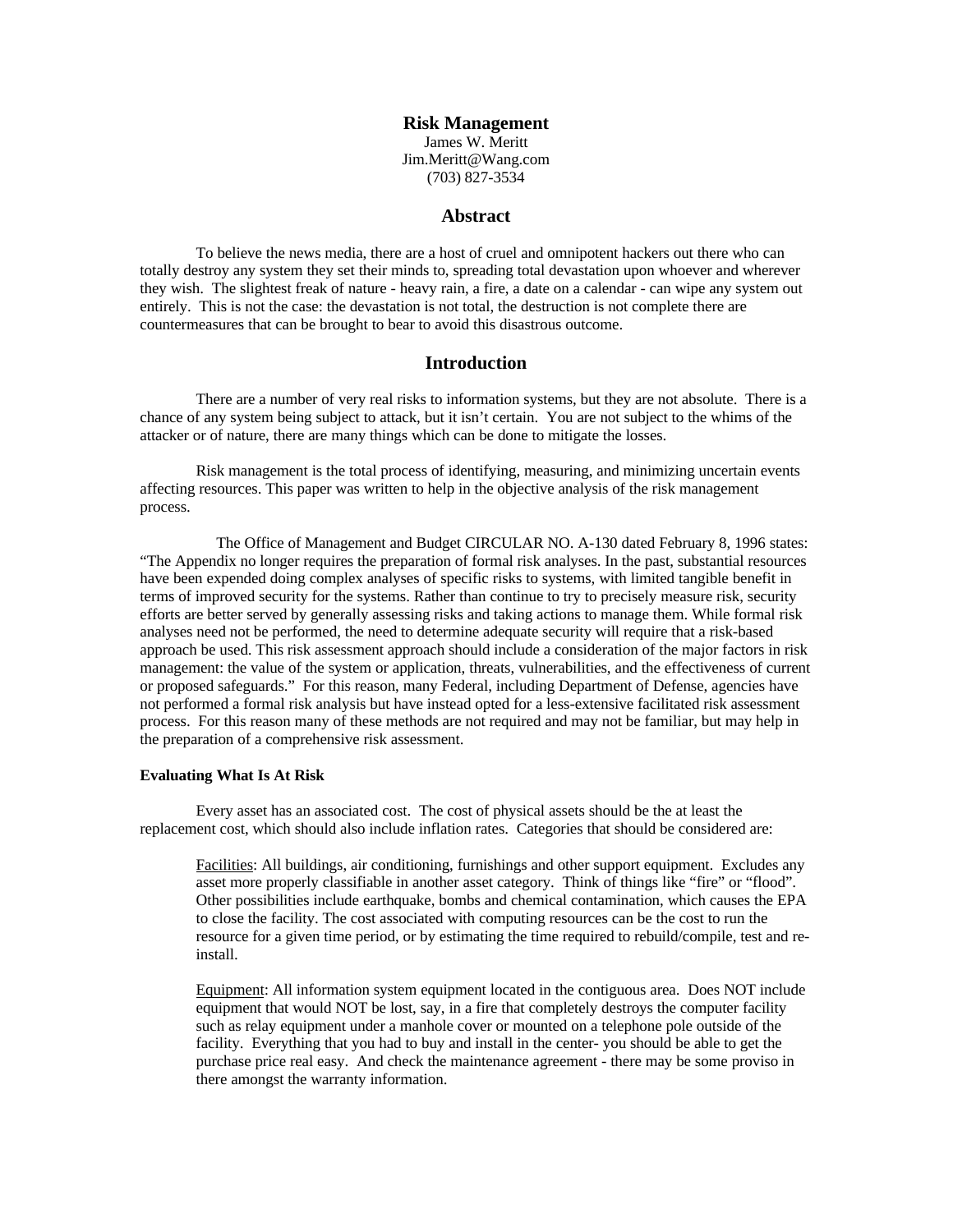Software: All programs and documentation that would be lost if the computer facility were completely destroyed. This can be broken down into:

*Commercial* - You bought it, you can consult your receipt. Check the warranty information, because it may be replaced for free in the event of disaster. *Proprietary* - You developed it yourself. How much would it cost to re-create it?

Records and Files: All magnetic media data files that would be lost if the facility were completely destroyed. Simply count and multiply. The information content of those items is covered next.

Data and Information: An arbitrary value methodically applied to represent the value of all data and information maintained in the computer facility; including any losses that might occur were the data compromised but not necessarily destroyed.

For estimating the costs of the data itself, talk to the information owners: find out how much time and resources would be required to replace it (if they need to replace it all). Cost time and resources - the procurement department should be able to cost staff time when needed. One measure is the labor needed to recreate it. To this should be added the "opportunity cost" -- the money unearned because one is busy recreating instead of proceeding with other business. Try to estimate impact on the business: ask questions such as: "can you do your work without this data? If not, can the company operate without revenue until you get the information back?" and so on. Estimate cost of this impact (taking into account intangibles such as loss of business, loss of reputation, etc.). Internal/external auditors should be able to help do the cost estimating.

Information results from the processing of data. Although there are ways to quantify and characterize data, measuring the value of information is more difficult. Often a small amount of information will have greater value than large amounts of other information. The need to design cost-effective information protection architectures adds new urgency to this classic problem. There is no one metric that applies to all circumstances, but an approach using multiple metrics, each looking at one aspect can still be useful. Although it would be nice to have a simple way of assigning an absolute value to information, it may be more useful to assess value is relative to some context including the uses that are to be made of it as well as the actions of competitors or enemies.

There are different types and places where information resides in an organization and methods to assess its value in each of these. Vital Information exists in:

- Vision or Mission Statements,
- Strategic Plans or Operational Concepts
- Business Processes
- Corporate Databases
- Information System Resources including the capabilities of the knowledge workers whose expertise makes things function. (These resources are the ones that you will probably be more concerned about.)

The cost associated with intellectual property should take into account how the organization would react if the data were to be totally compromised.

 Some types of information, such as trade secrets are valuable because they enable it to build better products or conduct a type of business more ably than those who don't share these secrets. This type of information can lose its value should it become commonly available. The same is true of intellectual capital such as software or copyrighted literature. Regardless of other functional or societal value it may carry, its commercial value derives from its ability to influence purchases or products containing it.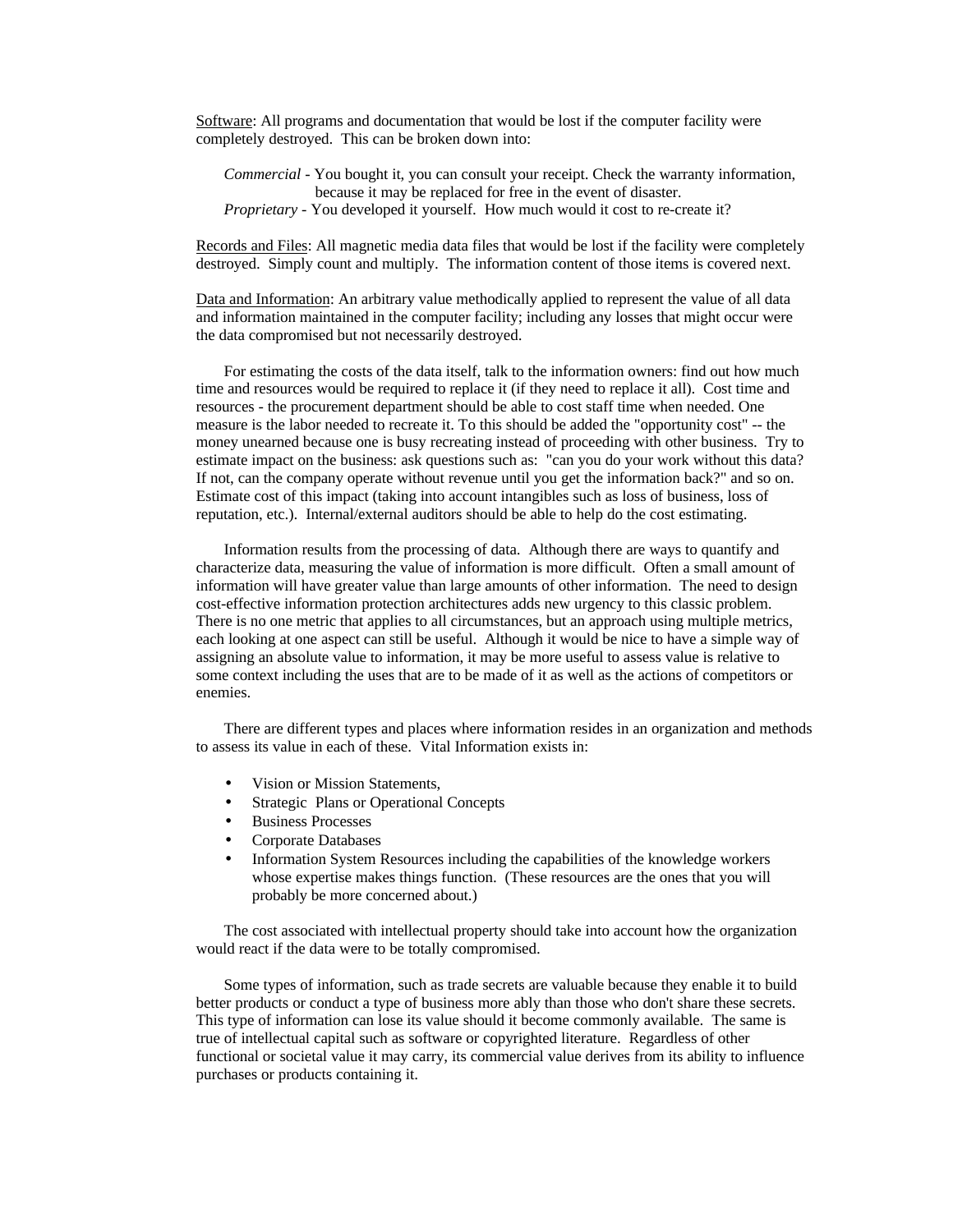Other types of information such as advertising or political ideas increase in value when they are widely distributed or shared. Their value lies in the impact they have on actions such as purchasing or voting decisions.

Negotiables: The value of all negotiable items produced by the computers operated in the computer facility which might be fraudulently misappropriated, etc. by transactions entered into, created by, or otherwise processed in the computer(s) located in the facility, even though the eventual loss might be directly caused by another computer, another manual operation, or a combination of the two.

Material: The value of all tangible property controlled by or accounted for by the computer(s) operated in the facility which might be fraudulently misappropriated, etc., by transactions entered into, created by, or otherwise processed in the computer(s) located in the facility, even though the eventual loss might be directly caused by another computer, another manual operation, or a combination of the two.

Mission: The value of the operating budget of all activities using the computer facility, factored by the workload of these same activities that could not be performed without the computer. That is the exchange value of all the functions dependent on the computer facility, reduced by the percentage of that dependency.

Personnel: An oft-overlooked resource. Remember that **SOMEONE** takes care of and operates these things! There is an entire IS staff to consider, as well as whoever else has operating responsibilities. Some of these individuals are critical - for example, the person who changes the tapes, whoever performs system administration duties, keeps the network up, keys in the volume of text…. As a very beginning, you will need the salary data and what it would take to hire a replacement if they happened to get hit by a bus. The Human Resources department may be able to help with this information.

Goodwill: "Goodwill" might not sound significant, but in taxation/accounting terms, it can be one of the very largest assets a company has. It also is something that is explicitly sold (or not) with a dollar value when a company is evaluated and/or sold. Some people you are dealing with may reduce their estimate of your company's abilities should they find out that the data was lost or that you had to bother them to get some aspect of the data back.

Other factors which are even harder to estimate, but which need to be taken into account, are:

- Embarrassment to the organization
- Financial impact of the loss of confidentiality of the information
- Legal impact
- Pricing the loss of availability of the information

#### **Actual Threats to the Information Systems**

A risk is the loss potential that exists as the result of threat and vulnerability pairs. A number of threats and an evaluation of the areas in which they are threats and a measure of concern that each risk exists are listed. A threat is "any force or phenomenon that could degrade the availability, integrity or confidentiality of an Information Systems resource, system or network. One definition is "any circumstance or event with the potential to cause harm to a system in the form of destruction, disclosure, modification of data, and/or denial of use."

 For each threat, an individual needs to estimate the loss if the threat were to occur. Therefore, an individual needs to know:

- the replacement cost
- the cost to recreate intellectual property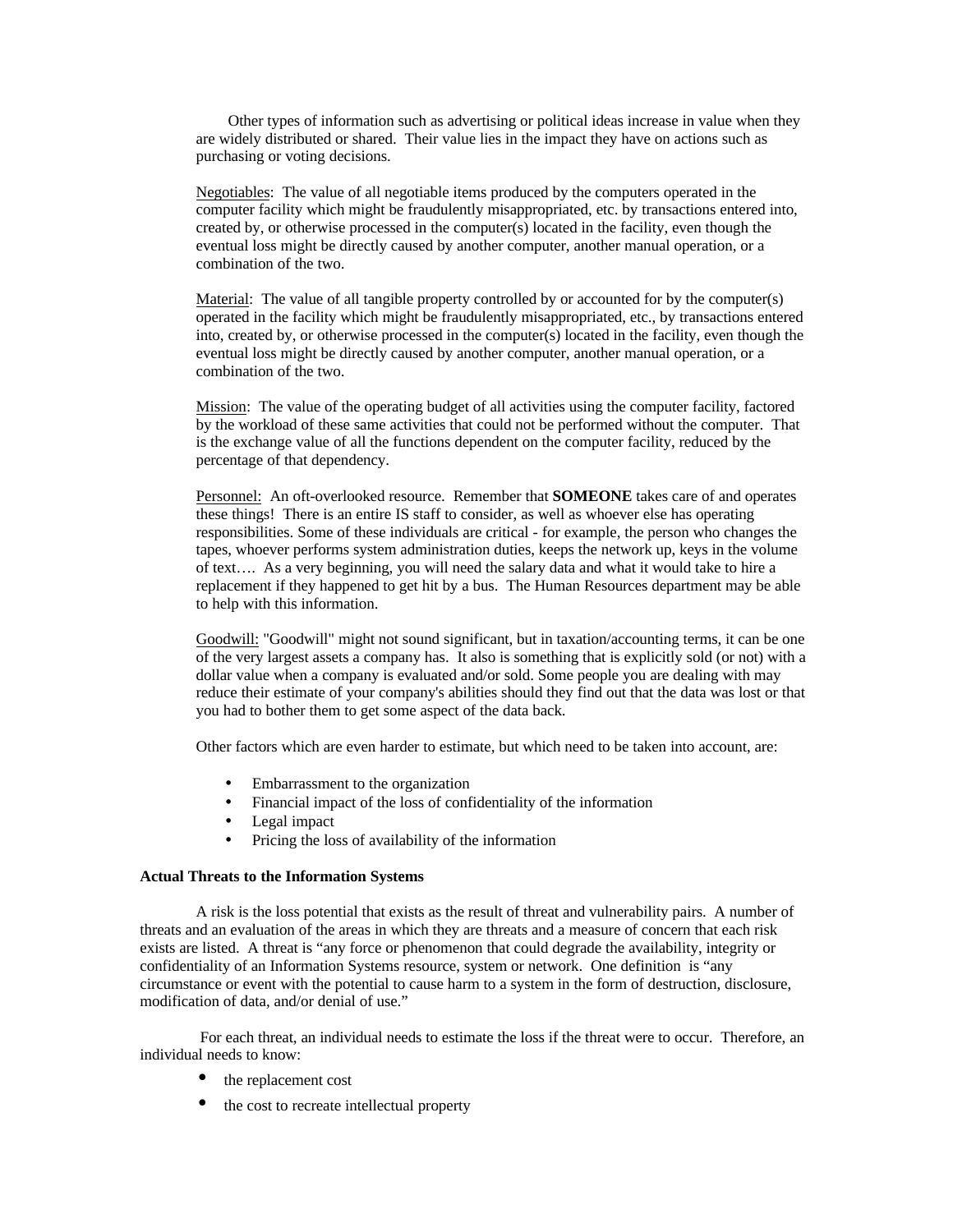- the value of an hour of computing time.
- Other considerations (embarrassment, loss of confidence,…)

Here is one way to classify the type of risk to the resource that a particular threat poses. The classifications are availability, confidentiality and integrity.

- Availability This is broadly defined as having the resource in a given place, at the given time, and in the form needed by the user.
- Confidentiality Some define this as "The concept of holding sensitive data in confidence, limited to an appropriate set of individuals or organizations".
- Integrity One can define this as "The ability of an AIS to perform its intended function in a sound, unimpaired manner."

Some of these threats - though not necessarily all - are given below. Naturally, you must consider your own situation. Some threats will not matter and may be dropped from consideration and there may be unique considerations with your specific site.

#### *Threats: Assets at Risk*

Facilities: Environmental risks cover things such as floods, lightening, earthquakes, tornadoes... There should be a local meterological office that could provide information on this, but quite likely a large insurance company should be able to supply more information than you need as part of their policy pricing information. Additionally, consider flooding from such things a firemain leaks, fire extinguisher sprays, fires, contamination, traffic coming through the front of the building or hitting power poles and even bombs - real or even threatened.

Equipment: Power surges can come over the powerlines and damage the equipment, fire extinguishers and plumbing leaks which are VERY bad for electronics, some equipment may be dependent upon air conditioning and some may even "develop legs and walk away"! Additionally, care should be taken that equipment is not used for unauthorized purposes.

Software: Programming can be accidentally (or intentionally) modified or destroyed by programmers or even users. Interrupting the power to an operating system is one method by which the programs that are running may be corrupted. The backup process often has the ability to destroy programs as well as data if improperly used, such as if the "restore" capability is triggered improperly. There is also the risk when installing or upgrading programs that the new code is itself corrupted.

Records and files: How safe is the storage of the media? Could they become lost or damaged? Are they stored in a location where they may be considered "surplus" or "for general use"? If the media is lost or stolen, consider the impact of not only the missing media but also the information on it.

Data and Information: This is where the risk of "crackers and hackers" may manifest themselves. Information is something that can be copied or examined without the owner being any the wiser Information on disk may be copied, read or even erased from remote locations through network connections. The media - external copies, pages of printout, even the computer itself - may be subject to the possibility of damage, loss or theft.

Negotiables and other material: This area includes problems derived from unauthorized transactions being performed on the computer such as:

a) A retail location may find it has "sold" a thousand items and mailed them and have an invalid credit card number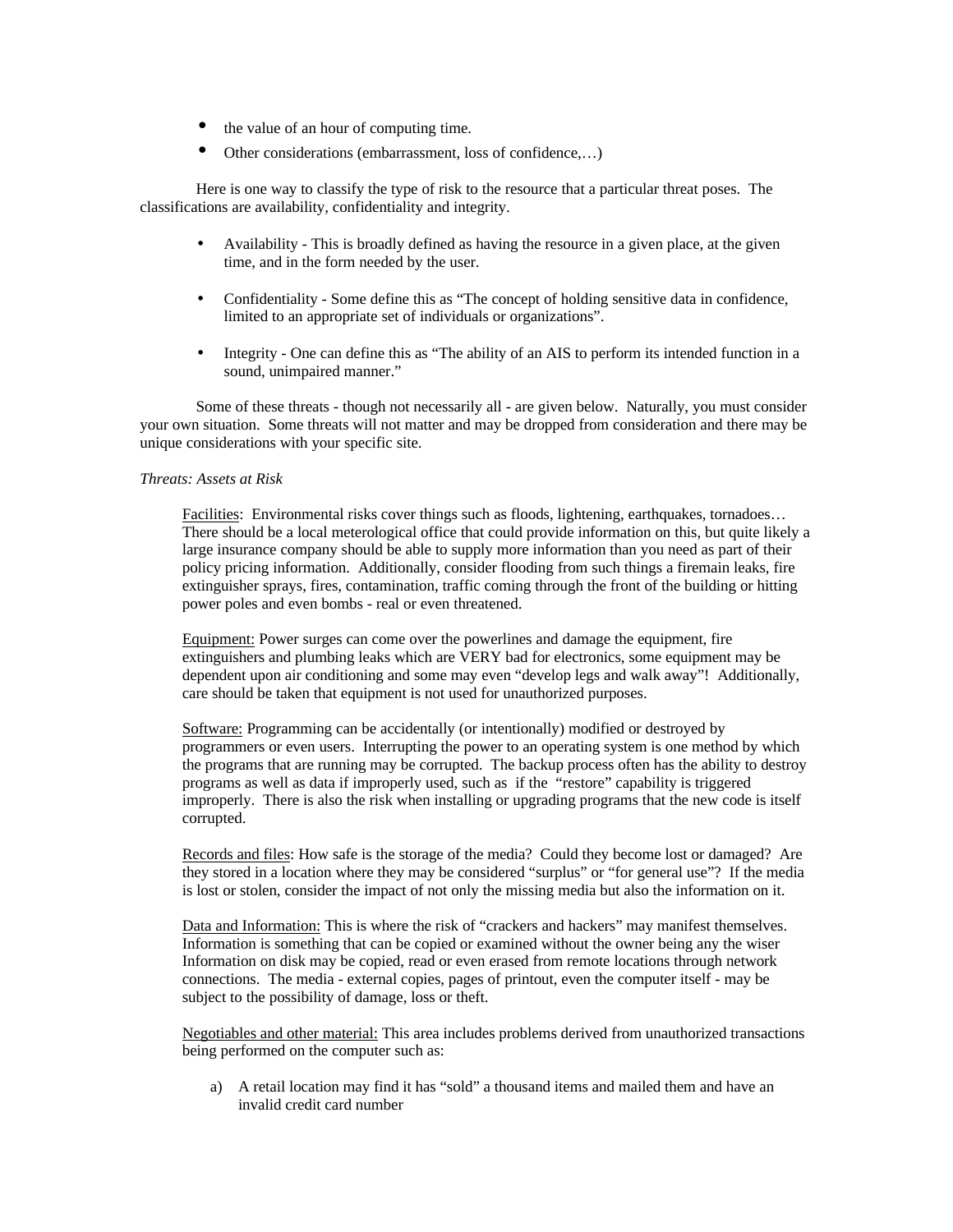- b) Something that was sold in confidence becoming public knowledge
- c) Something for which the customer is depending on gets "lost" in a fraudulent manner.

Another risk is if there are online control systems which may be corrupted. These days power, lights, air conditioning and more are likely to be under computer control. Many sites have their internal control records maintained online. The transfer of items from one location inside the organization to another is recorded - or even ordered - through computer. This includes things like service orders. There is a possibility of these orders being corrupted, deleted or even falsified.

Mission: The threats to your organization are limited only by the risks the organization exposes itself to. The more an information system is used, the more vulnerable it becomes. There may be forged email, the legal record may become published in the local newspaper, competitors may find out proprietary information - the list goes on and on and can only be determined by the ones in the know: **YOU**.

Personnel: A brief talk with a local insurance company will reveal a multitude of risks: vital individuals may get hit by cars, an epidemic may run rampant across the secretarial pool or even the competitor may decide to pay more.

#### *Other risks which may be experienced*

#### Fraud and Theft

Information technology is increasingly used to commit fraud and theft. Computer systems are exploited in numerous ways, both by automating traditional methods of fraud and by using new methods. Financial systems are not the only ones subject to fraud. Systems which control access to any resource are targets, such as time and attendance systems, inventory systems, school grading systems, or long-distance telephone systems.

Fraud can be committed by insiders or outsiders. Insiders who are authorized users of a system perpetrate the majority of fraud uncovered on computer systems. Since insiders have both access to and familiarity with the victim computer system, including what resources it controls and where the flaws are, they are in a much better position to perform the fraud and have potentially more to gain. An organization's ex-employees may also pose threats, particularly if their access is not terminated promptly.

#### Malicious Hackers

Hackers (sometimes called crackers) are a real and present danger to most organizational computer systems linked by networks. From outside the organization, and sometimes even from another continent, hackers have broken into computer systems and compromised the privacy and integrity of data before the unauthorized access is even detected. Although insiders cause more damage than hackers, the hacker problem remains serious and widespread.

Studies by the National Research Council and the National Security Telecommunications Advisory Committee show that hacker activity is not limited to toll telephone fraud. It also includes the ability to break into telecommunications systems (such as switches) resulting in the degradation or disruption of system availability. While unable to reach a conclusion about the degree of threat or risk, these studies underscore the ability of hackers to cause serious damage.

The hacker threat often receives more attention than more common and dangerous threats. The U.S. Department of Justice's Computer Crime Unit suggests three reasons. One, the hacker threat is a more recently encountered threat. Organizations have always had to worry about the actions of their own employees and could use disciplinary measures to reduce that threat. However, these controls are ineffective against outsiders who are not subject to the rules and regulations of the employer. Secondly, hacker attacks make people feel vulnerable because the perpetrators are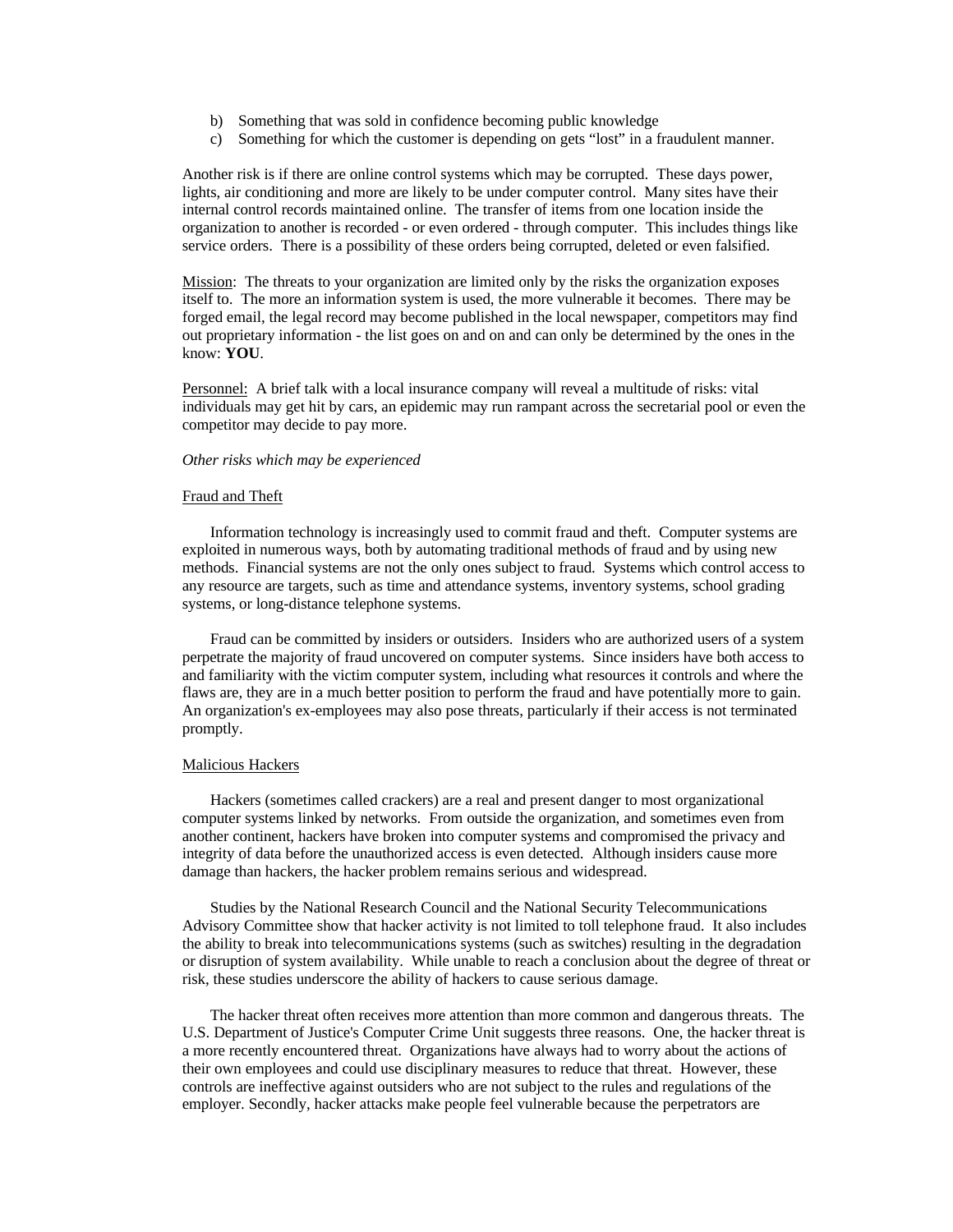unknown. And finally third, organizations do not know the purposes of a hacker; some hackers only browse, while some steal, and yet others cause damage. This inability to identify the hacker's purpose can suggest that hacker attacks have no limitations.

#### Industrial Espionage

Industrial espionage involves collecting proprietary data from private corporations or government agencies for the benefit of another company or organization. Industrial espionage can be perpetrated either by companies seeking to improve their competitive advantage or by governments seeking to aid their domestic industries. Foreign industrial espionage carried out by a government is known as economic espionage.

Industrial espionage is on the rise. The most damaging types of stolen information include manufacturing and product development information. Other types of information stolen include sales and cost data, client lists, and research and planning information.

The Central Intelligence Agency states that the main objective of industrial espionage is to obtain information related to technology, but that information on U.S. Government policy deliberations concerning foreign affairs and information on commodities, interest rates, and other economic factors is also a target. The Federal Bureau of Investigation concurs that technologyrelated information is the main target, but also cites corporate proprietary information such as negotiating positions and other contracting data as a major target.

#### Malicious Code

Malicious code refers to viruses, worms, Trojan horses, logic bombs, and other "uninvited" software. Malicious code is sometimes mistakenly associated only with personal computers, but can also attack more sophisticated systems. Moreover, the actual costs attributed to the presence of malicious code have resulted primarily from system outages and staff time involved in repairing the systems. It should be noted that these costs could be non-trivial.

#### *Examples and explanations:*

Virus: A code segment which replicates by attaching copies of itself to existing executables. The new copy of the virus is executed when a user executes the new host program. The virus may include an additional "payload" that is triggered when specific conditions are met.

Trojan Horse: A program that performs a desired task, but also includes extraneous functions.

Worm: A self-replicating program which is self-contained and does not require a host program. The program creates a copy of itself and causes it to execute. No user intervention is required. Worms commonly utilize network services to propagate to themselves other host systems.

#### Threats to Personal Privacy

The accumulation of vast amounts of electronic information about individuals by the government, credit bureaus, and private companies combined with the ability of computers to monitor, process, aggregate, and record information about individuals have created a very real threat to individual privacy. The possibility that all of this information and technology could be linked together has loomed as a specter of the modern information age. This phenomenon is known as "big brother."

The threat to personal privacy arises from many sources. Several cases have been reported involving the sale of personal information by federal and state employees to private investigators or other "information brokers." In 1992 the Justice Department announced the arrest of over two dozen individuals engaged in buying and selling information from Social Security Administration (SSA)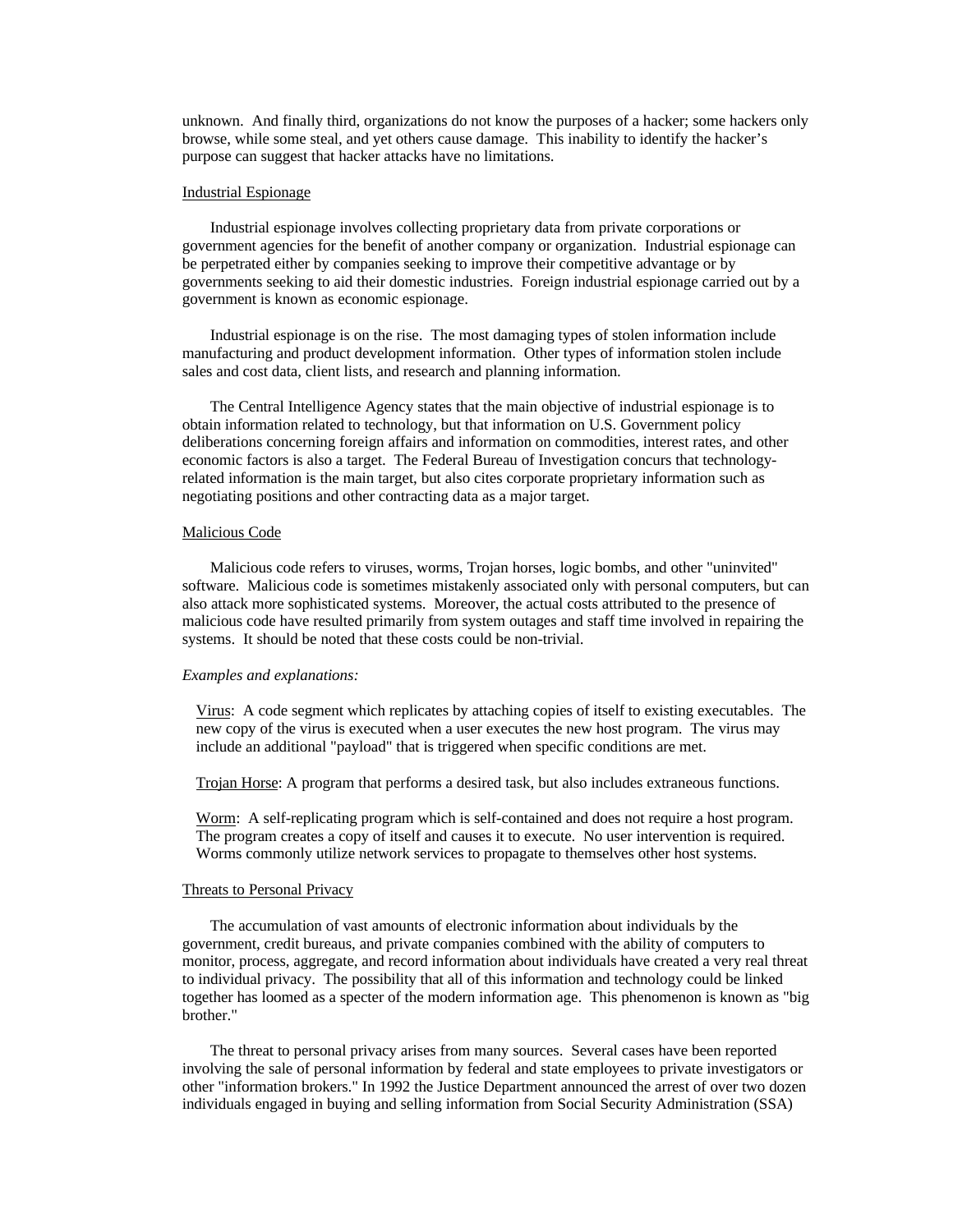computer files. In the course of the investigation, auditors learned that SSA employees had unrestricted access to over 130 million employment records. An investigation into one region of the Internal Revenue Service found that five percent of the employees had browsed through tax records of friends, relatives, and celebrities.

As more of these cases are exposed, many individuals express increased concern about threats to their personal privacy. Over the years, Congress has enacted legislation, such as the Privacy Act of 1974 and the Computer Matching and Privacy Protection Act of 1988, which defines the boundaries of the legitimate uses of personal information collected by the government.

The President's Commission on Critical Infrastructure Protection identified a wide spectrum of threats, most of which I have already covered:

- National Events and Accidents
- Blunders, Errors, and Omissions
- **Insiders**
- Recreational Hackers
- Criminal Activity
- Industrial Espionage
- Terrorism
- National Intelligence
- Information Warfare

#### **Numeric and Objective Risk Analysis**

Human beings are phenomenally poor at estimated the probability of a risk. Estimation problems often arise from assigning a higher likelihood to what they see or to their perceived the significance. To help correct for this problem, an adjustment may be made by forming three separate "guesstimates": the minimum chance of something occurring, the most likely chance, and the greatest likelihood. The minimum is added to the maximum and the total added to four times the most likely value. The resulting sum is then divided by six. This process is used to derive the average value, instead of what would be the most likely value.

Some chances of events occurring may be gathered from What are the Chances by B. Siskin and J. Staller.

- Chances of being struck by lightning in your lifetime: 1 in 600,000
- Average American is 99.8% likely to live at least one more year
- The chance a devastating earthquake will hit southern California in the next 25 years:50%

The **C**omputer **E**mergency **R**esponse **T**eam Coordination Center cataloged 2,134 computer security incidents reported in 1997, along with 311 vulnerabilities.

Instead of performing all of the estimations and calculations, it may be possible to consult historic data for similar systems and get a usable ballpark value for the annual loss expected based upon their systems (after necessary corrections). Whenever possible, get historic information on a particular threat likelihood. Insurance companies make their living from compiling just these statistics.

After identifying the threats and risks to the system, the following is a method to quantify the impact of the potential threats to the system. For each threat, the probability of that threat occurring and the damage that would result if it were to occur must be considered. Countermeasures to these risks must be identified to mitigate these risks and priced accordingly. In this way, a balance may be reached between "cost" and "risks" so that management can decide which risks to prevent, limit or accept

Each threat must be assigned an Annual Frequency Rate (AFR). The AFR is the estimated number of times a given threat is likely to occur in one year.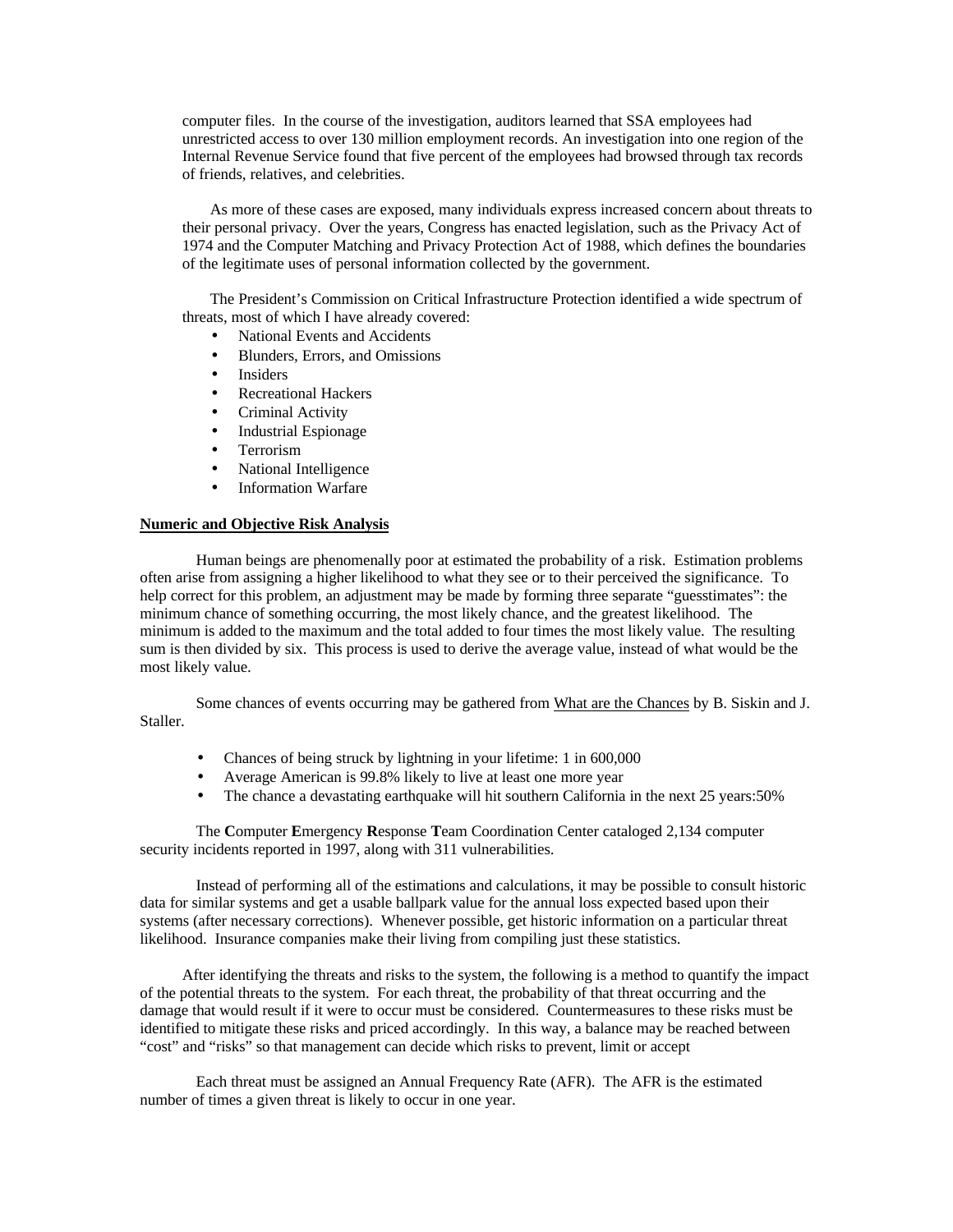For ease of calculation and estimation, fit the estimates into "bucket holes" of rounded-off values of factors of ten, as follows:

- once in 300 years  $(.003)$
- once in 30 years  $(.03)$
- once in 3 years  $(.3)$
- once a year  $(1)$
- once in  $100 \text{ days}$  (3)
- once in 10 days  $(30)$
- once per day  $(300)$
- 10 times or 100 times per day (3000)

When making your estimates, remember the tendency of people to form their estimates around modes (most common) instead of means (most likely) and take that into consideration in your calculations. As noted earlier, one method is to add the minimum cost estimate to the maximum cost estimate and add the sum to four times the "most common seen" estimate then divide the resultant by six.

The next phase is to assign an Annual Loss Expectancy (ALE) to each threat. This is how much can be expected to be loss in an average year. It may be calculated by multiplying each loss times the frequency of its occurrence.

- For accidental human threats, such as operational errors or system programming errors, the ALE will be a measure of computer down time.
- For natural environmental threats, such as floods or severe storms, the ALE will be based on how much damage and downtime might occur.
- For fabricated environmental threats, such as computer hardware failure, the ALE will be based on the estimated cost to run the system for the time it was down.

#### **How to Mitigate Risk to an Information System**

Risks can never be entirely removed. The trick, then is not trying to remove all risks, but to manage them. The secret of effective risk management is the ability to qualify and quantify risk elements objectively and reduce them to acceptable levels. Hopefully the first two parts of this series have helped you do exactly that: identify, qualify and quantify the specific risks to your assets.

A critical aspect of information resource protection to be considered is the need for ongoing management monitoring and review. To be effective, a security program must be a continuous effort. Ideally, ongoing processes should be adapted to include information protection checkpoints and reviews. Information resource protection should also be a key consideration in all major computer system initiatives.

An effective information resource protection program identifies the information used by the agency and assigns primary responsibility for information protection to the managers of the respective functional areas supported by the data. These managers know the importance of the data to the organization and are able to quantify the economic consequences of undesirable happenings. They are also able to detect deficiencies in data and know definitively who must have access to the data supporting their operations.

First, consider each one of the threats faced and come up with a method of managing it. Here are, once again, the major categories of assets that were first introduced in Part 1 and some methods by which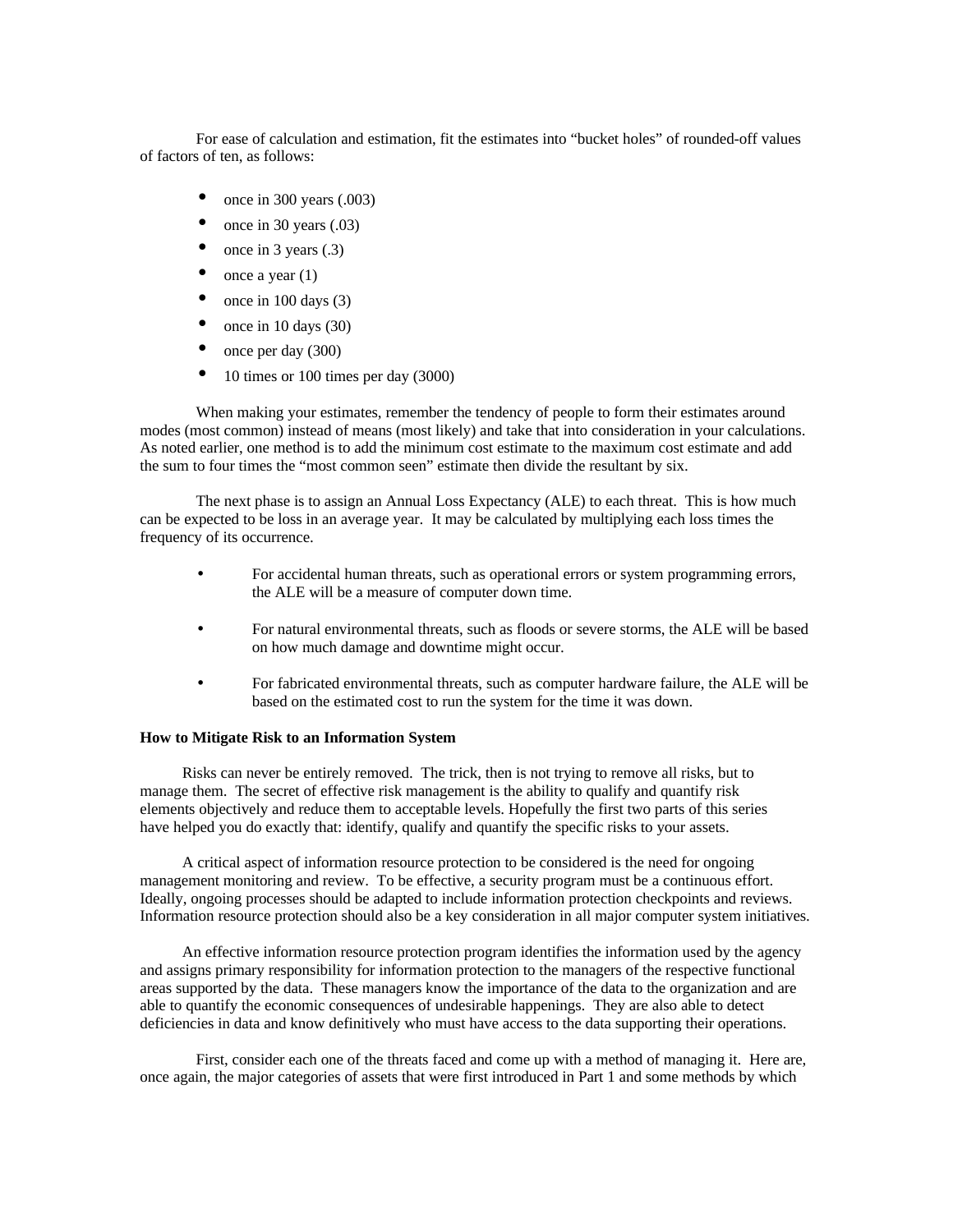various risks to these assets are handled. It will be up to you to check your personal threats and come up with methods to manage them. The following are items to feed into your own brainstorming session.

Facilities: Insurance companies face this all the time. Off-site warehousing may be indicated. Protection of the site to PREVENT damage may include such things as lightning protection, uninterruptable power supplies (UPS), standby air conditioning, earthquake shock absorbers set in the foundation, fire suppression equipment, roving patrols, and generous amounts of insurance.

Equipment: To protect against power problems, things like an UPS for vital equipment and surge protectors may be necessary. Other equipment protection consists of emergency ventilation in the form of fans, hot spares, standby servers, quick-reaction repair crews, spare parts, covers and/or shields to put over the equipment in case the water sprinklers are activated or a small fire or smoke fills the space, fire extinguisher canisters and flashlights.

Software: Here my emphasis is on backups, backups or maybe backups

- *Commercial:* Keep the original tapes/CDs/other media in a safe place (off site?), spare copies in the facility, have replacement/maintenance as part of the coverage.
- *Proprietary:* Keep spare copies in the facility, additional source code on the system/on hot spares, backups maintained in safe (off-site?) places.

Records and Files (Media): Fireproof cabinets, safe storage (off site?).

Data and Information: Backups, backups and perhaps more backups! This is where the fancy stuff concerning firewalls and proxies come in. Be sure to check what is offered and at what price before you buy, and make sure you can maintain the system! Remember that the hard copy can vanish, be copied, burn,…. .

Negotiables and Material: If the computerized systems don't work, make sure that the "old fashion" one using paper and telephones does! Are ledgers available? Pencils?

Personnel: Can every vital person be reached 24 hours a day? Can he or she get to where their talents and/or skills are needed? Can replacements be found? Are standbys identified?

#### **How to Minimize the Catastrophe**

There are a variety of different angles from which this problem could be attacked. In each case, and each angle, you will need an in-depth understanding of such things as the threat, the exposure, the probabilities, the value of the resource, the cost of the protection,…

- 1. Reduce the Exposed Resource. This may involve removing access to the resource. Methods here involve things such as keeping records in a different location and not putting sensitive information on the computer hard disk.
- 2. Reduce the Probability of the Threat Occurring. This may involve anything from using more reliable components, moving to a safer location, reinforcing the facility infrastructure, installing multiple redundancies or installing a firewall

In any case, a full understanding of the risk itself is needed, as well as what to do about the individual risk, in order to minimize it.

#### **Risk Acceptance Criteria**

After attempting to come up with an appropriate methodology/mechanism to ameliorate the threat, it must be realized that not all risks can be completely overcome. There are individual risky items which cannot be completely mitigated. For each threat, there must be an evaluation made of the conditions under which a risk will be accepted. Two different methods of making this evaluation are given below.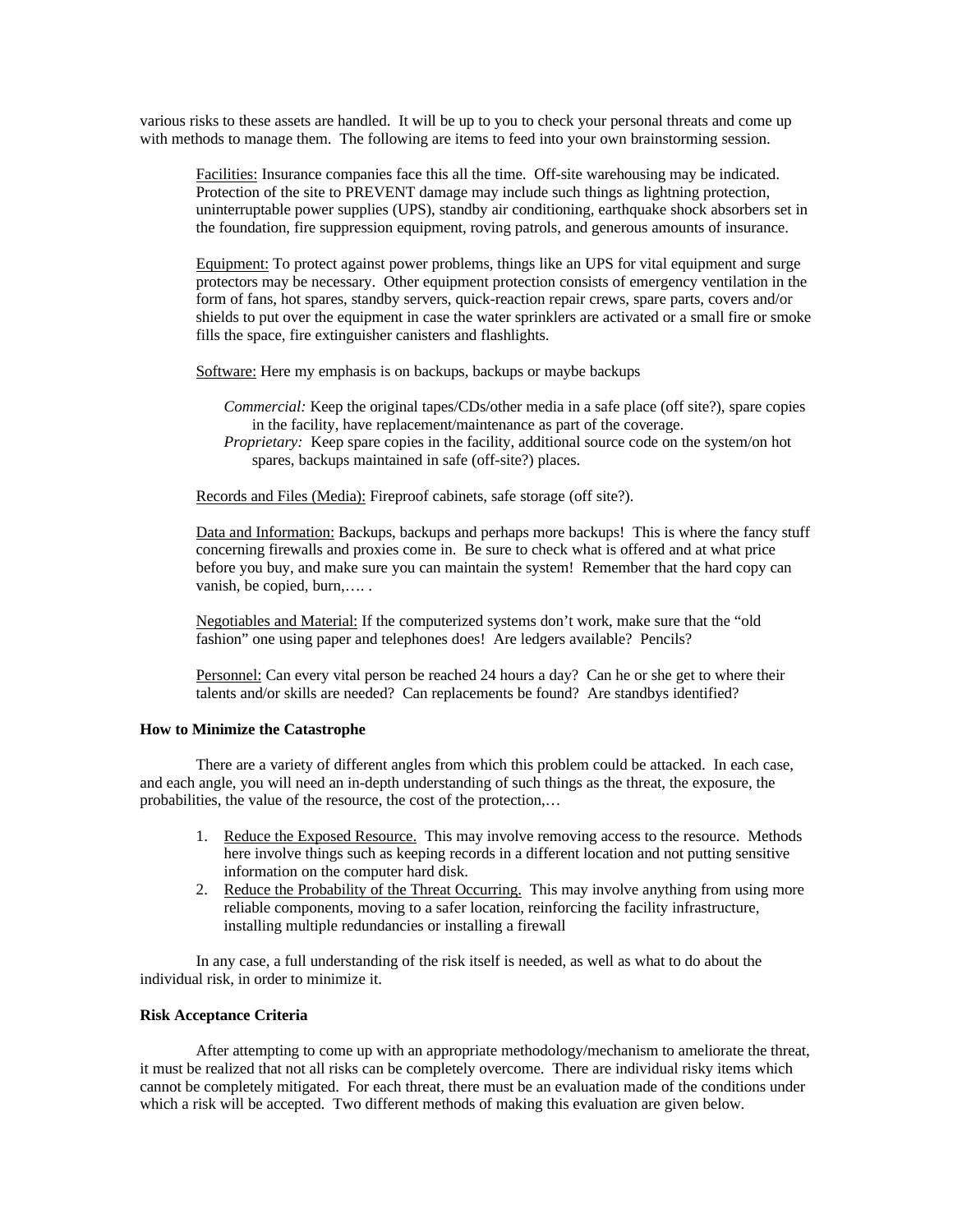#### 1. Cost/Benefit Considerations

In general, one should never spend more protecting a resource from a threat than it would take to recover from that threat under a worst-case scenario. A cost/benefit analysis should be done to determine if this is not cost-effective. For this analysis to be properly conducted, it will be necessary to determine the costs of the worst-case scenario recovery and the cost of the protection methodology. Note that it may require a bit of brainstorming to come up with the "worst-case scenario". Be sure to include the scenarios which involve not having that resource at all and the re-creation "from scratch" of the resource in your considerations.

Finally, compare the annual cost of the protection methodology with the Annual Loss Expectancies. The acceptance criteria would designate the point at which the cost of the protection methodology/mechanism exceeded the recovery cost of the system which would be protected. Naturally, any no-cost action should be performed. In this case, the acceptance criteria would be that point at which the cost of the protection methodology/mechanism exceeds the benefit of the system.

#### 2. Living with the Possible Consequences

Finally, there are times that you simply have to live with risks and go on. Please note that this is risk dependent and not cost dependent. Sometimes this method will have to be used when even vague cost estimates cannot be made.

For this analysis to be properly conducted, it will be necessary to determine the benefit of the continued operation of the system and the probability that the threat will be realized. In this case, the acceptance criteria would be a subjective evaluation based upon the benefit of the continued operation of the system versus the informed evaluation of the possibility of the worst-case scenario occurring. Before this is accomplished, areas other than financial must be considered. The loss of the confidence of the clients as well as the potential embarrassment of the organization should also be considered.

#### **Keep Track of What is Going On!**

A critical aspect of information resource protection to be considered is the need for ongoing management monitoring and review. To be effective, a security program must be a continuous effort. Ideally, ongoing processes should be adapted to include information protection checkpoints and reviews. Information resource protection should also be a key consideration in all major computer system initiatives.

An effective information resource protection program identifies the information used by the agency and assigns primary responsibility for information protection to the managers of the respective functional areas supported by the data. These managers know the importance of the data to the organization and are able to quantify the economic consequences of undesirable happenings. They are also able to detect deficiencies in data and know definitively who must have access to the data supporting their operations

#### **Conclusion**

The area of Information Security is not one which contains impossible, unavoidable disasters against which the IS Manager is helpless. The key is to identify, measure, and minimize uncertain events affecting identified resources. This will take individual work, but is doable.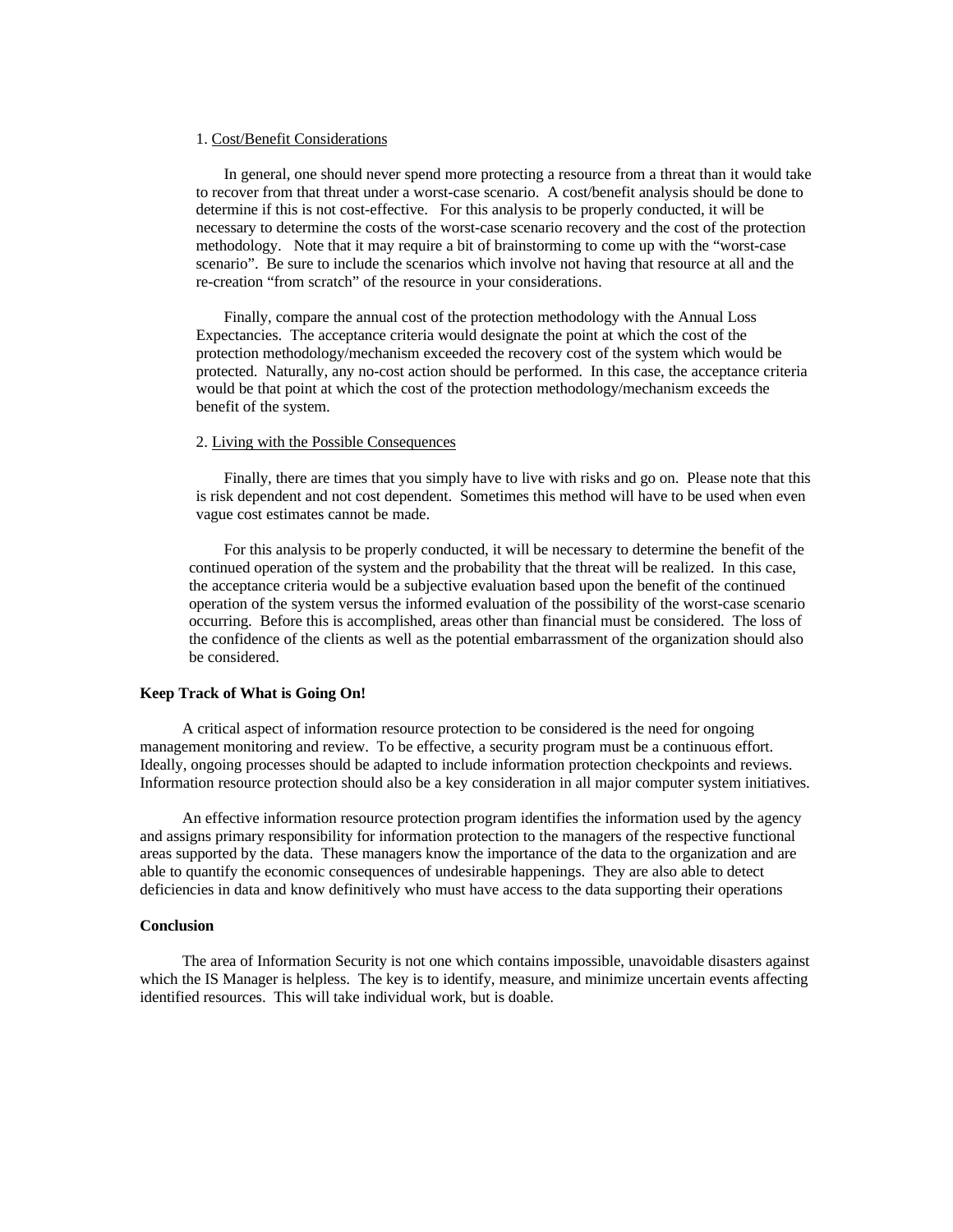### **Risk Management**

James W. Meritt Jim.Meritt@Wang.com (703) 827-3534

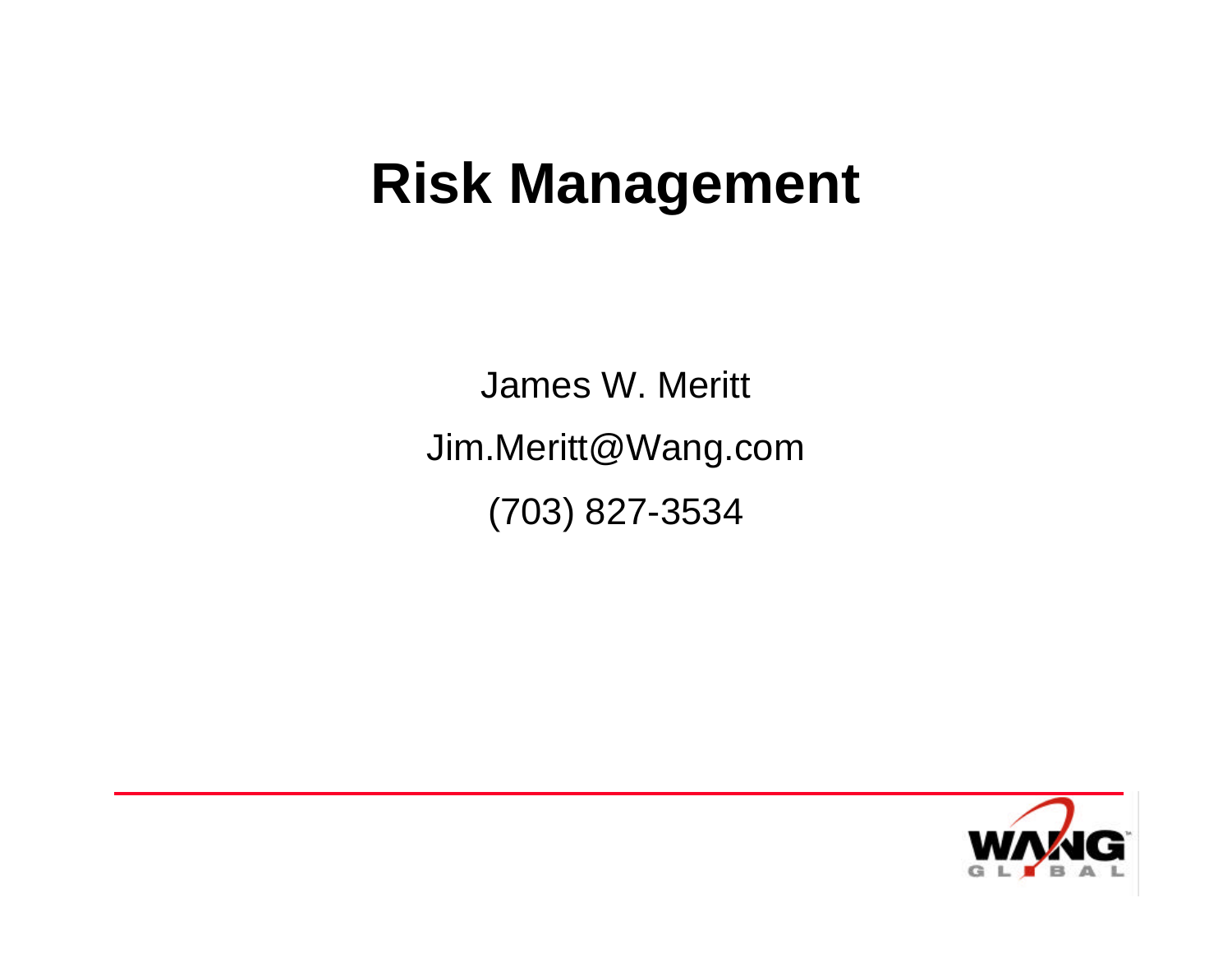### **Abstract**

To believe the news media, there are a host of cruel and omnipotent hackers out there who can totally destroy any system they set their minds to, spreading total devastation upon whoever and wherever they wish. The slightest freak of nature - heavy rain, a fire, a date on a calendar - can wipe any system out entirely.

This is not the case: the devastation is not total, the destruction is not complete there are countermeasures which can be brought to bear to avoid this disastrous outcome.

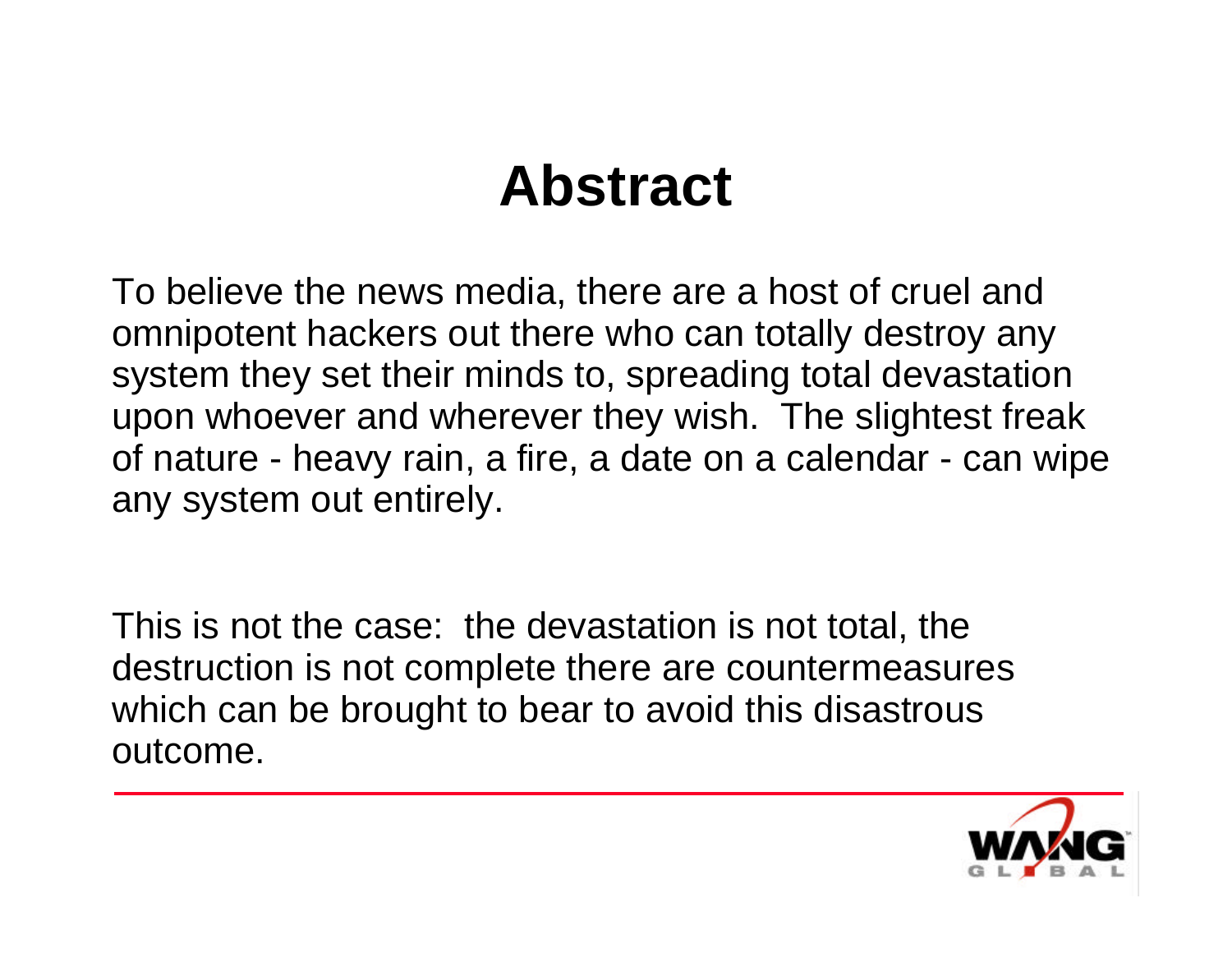# **Office of Management and Budget A-130**

The Appendix no longer requires the preparation of formal risk analyses. In the past, substantial resources have been expended doing complex analyses of specific risks to systems, with limited tangible benefit in terms of improved security for the systems. Rather than continue to try to precisely measure risk, security efforts are better served by generally assessing risks and taking actions to manage them. While formal risk analyses need not be performed, the need to determine adequate security will require that a risk-based approach be used. This risk assessment approach should include a consideration of the major factors in risk management: the value of the system or application, threats, vulnerabilities, and the effectiveness of current or proposed safeguards

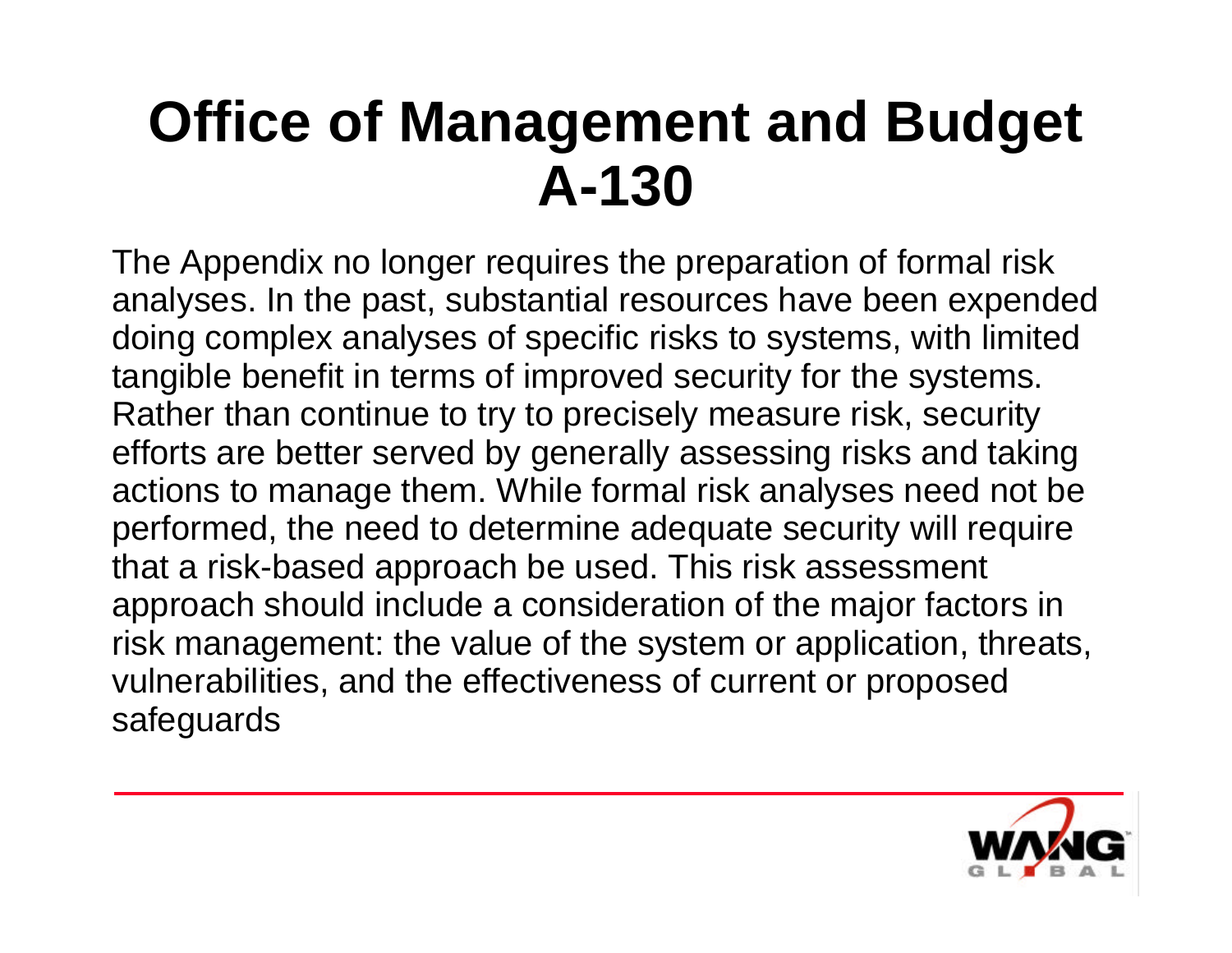# **Evaluating What is at Risk**

- •Facilities
- •Equipment
- •Software
- •Records and Files
- •Data and Information
- •Negotiables
- •Material
- •Mission-related
- •Personnel
- •Goodwill

•more (embarassment, financial/legal impact, loss of availability,...

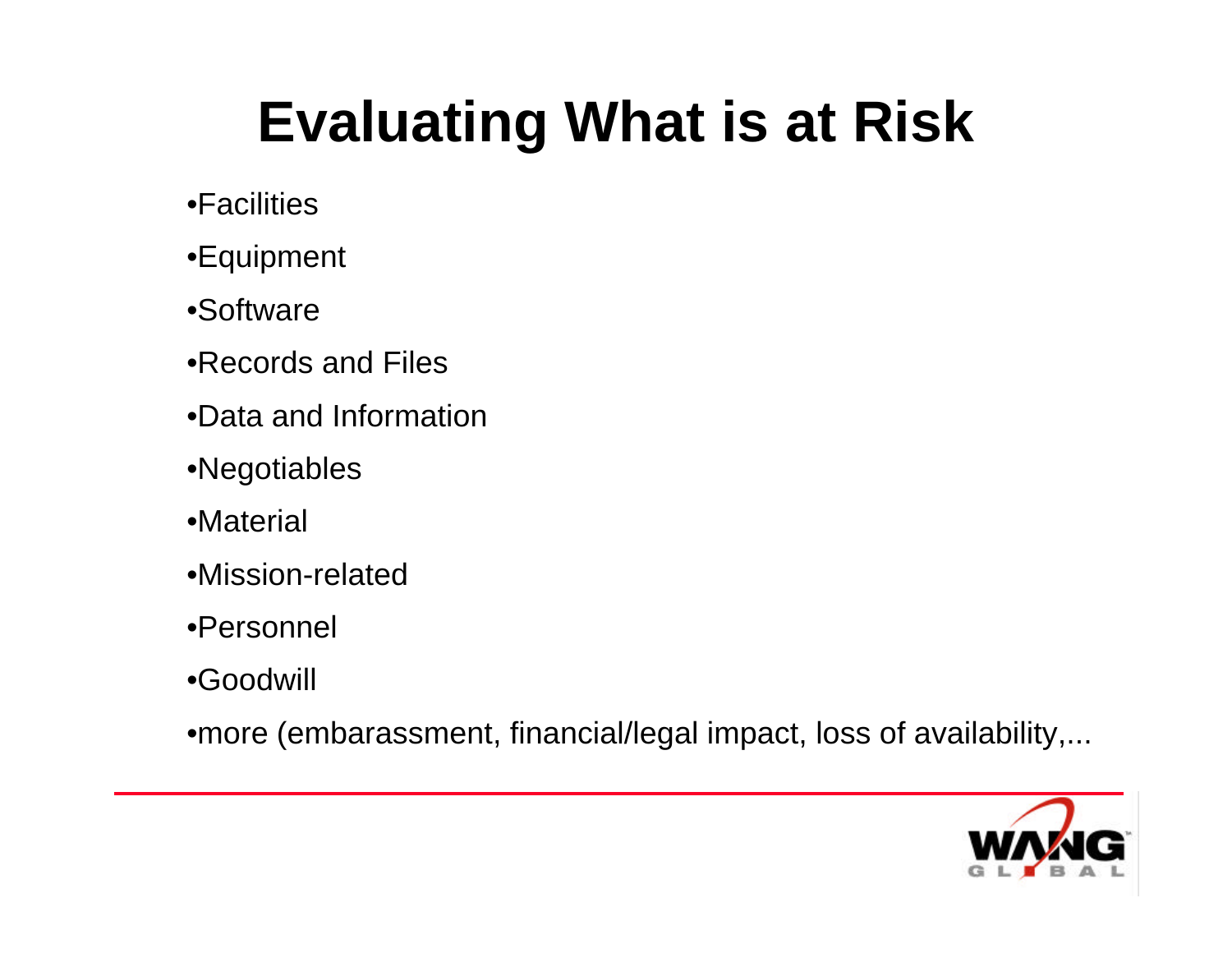### **Need to know:**

- •The replacement cost
- •The cost to recreate intellectual property
- •The value of an hour of computing time
- •Other (embarrassment, loss of confidence,…)

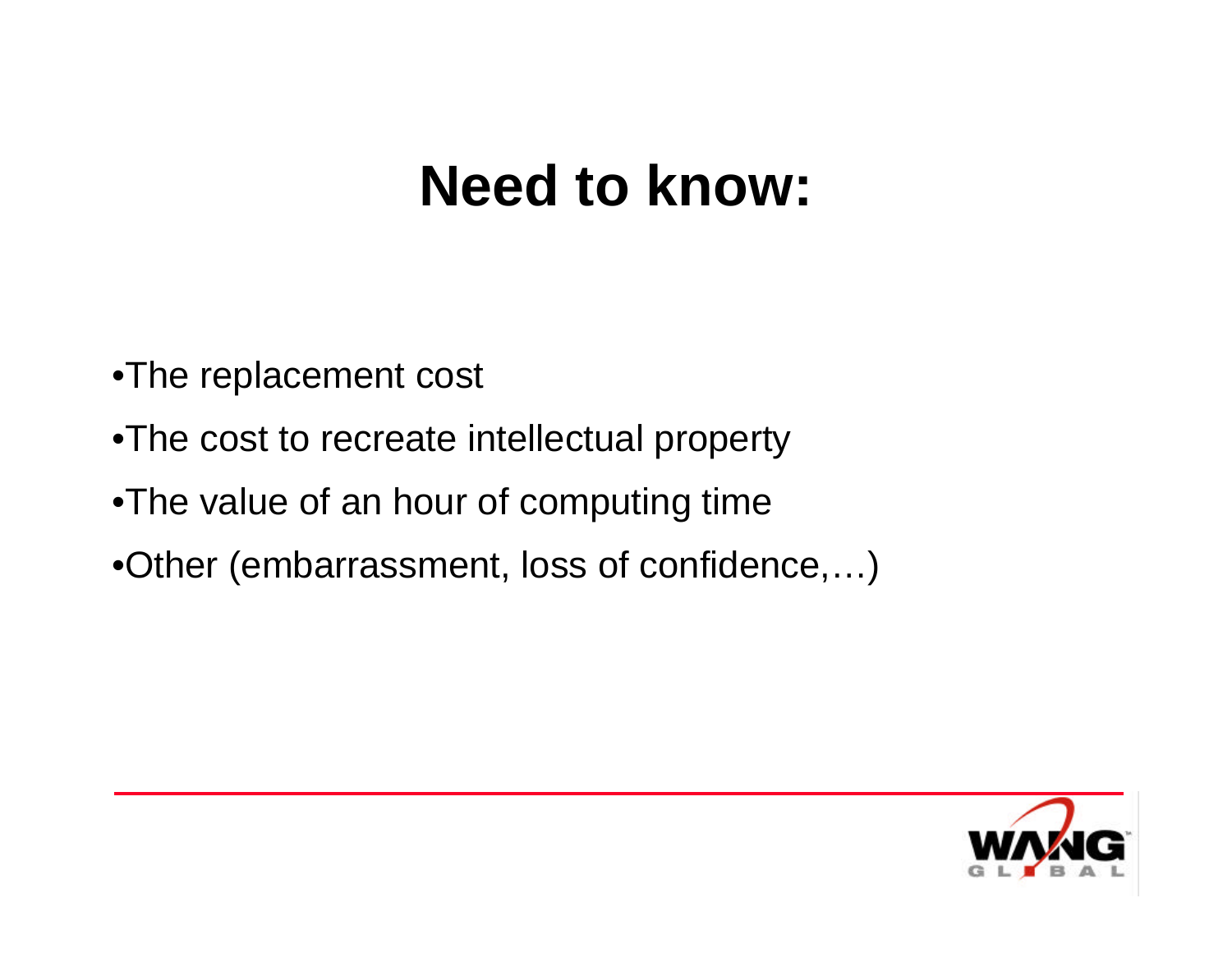# **Classification of Type of Risk**

•Availability

- •Confidentiality
- •Integrity

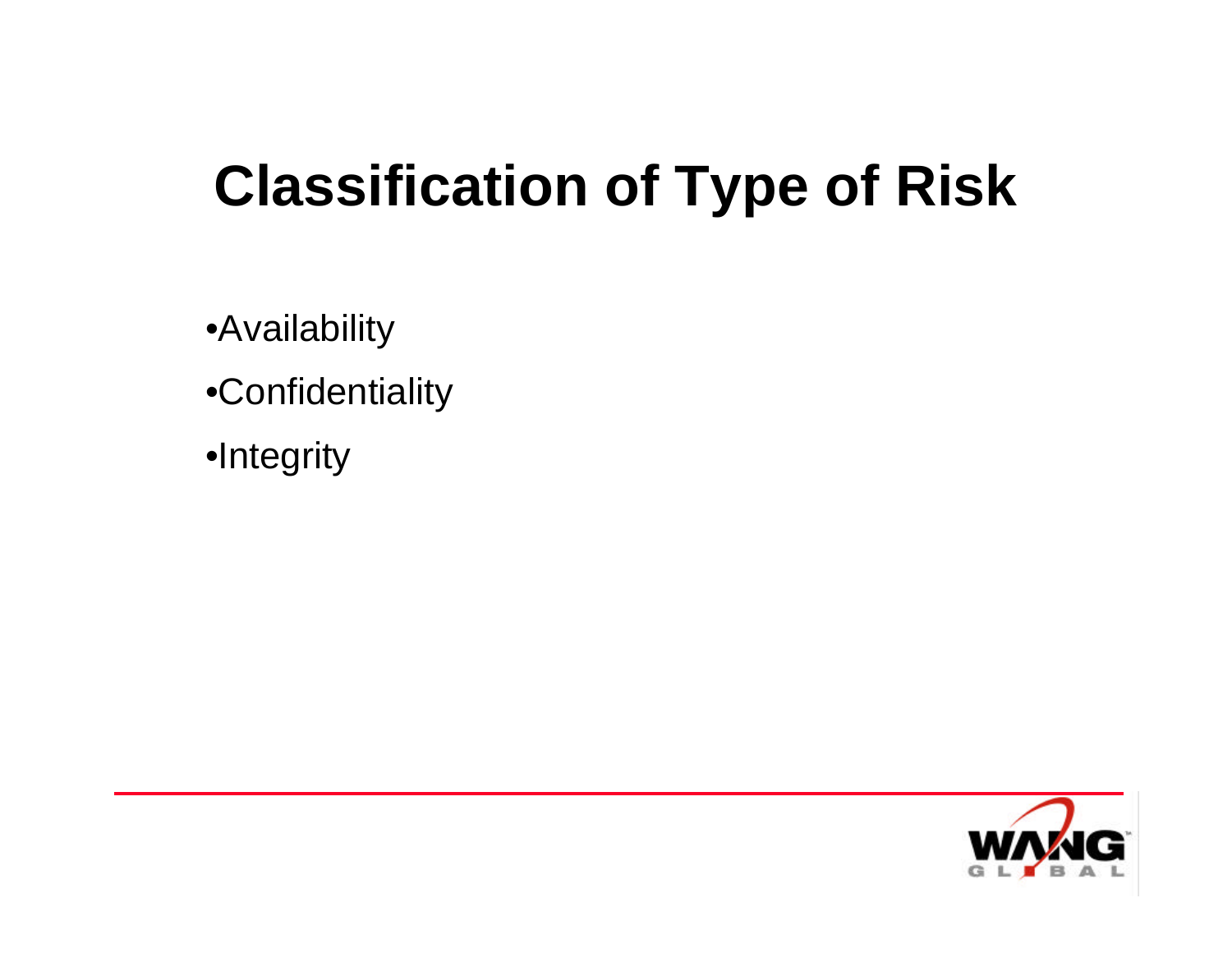### **Threats: Assets At Risk**

*By Asset:*

*Other Risks Experienced*

- •Facilities
- •Equipment
- •Software
- •Records and files
- •Data and Information
- •Negotiables and other material
- •Mission
- •Personnel
- •Fraud and Theft
- •Malicious Hackers
- •Industrial Espionage
- •Malicious Code
- •Threats to Personal Privacy

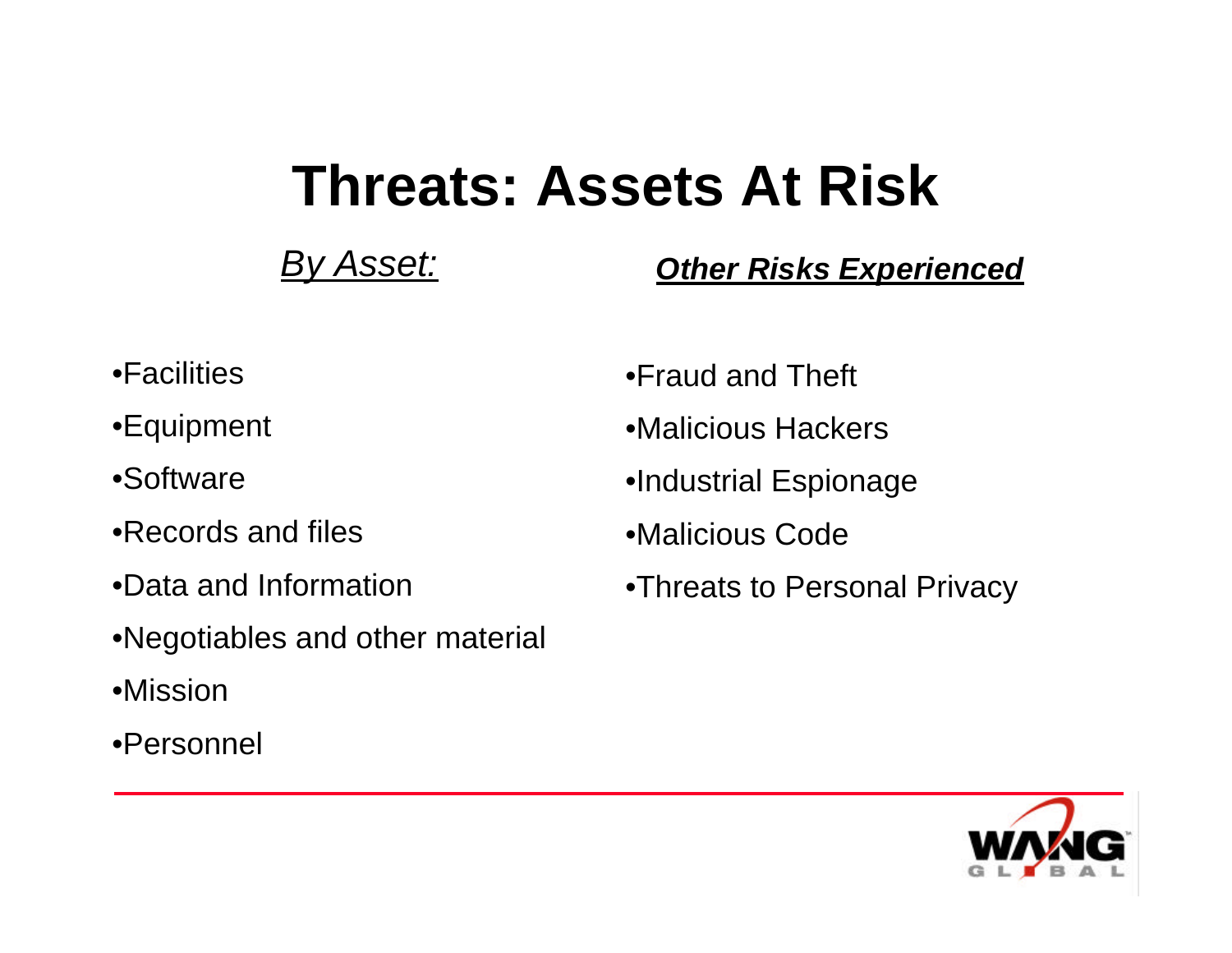# The President's Commission on Critical Infrastructure Protection

- National Events and Accidents
- Blunders, Errors, and Omissions
- Insiders
- Recreational Hackers
- Criminal Activity
- Industrial Espionage
- Terrorism
- National Intelligence
- Information Warfare

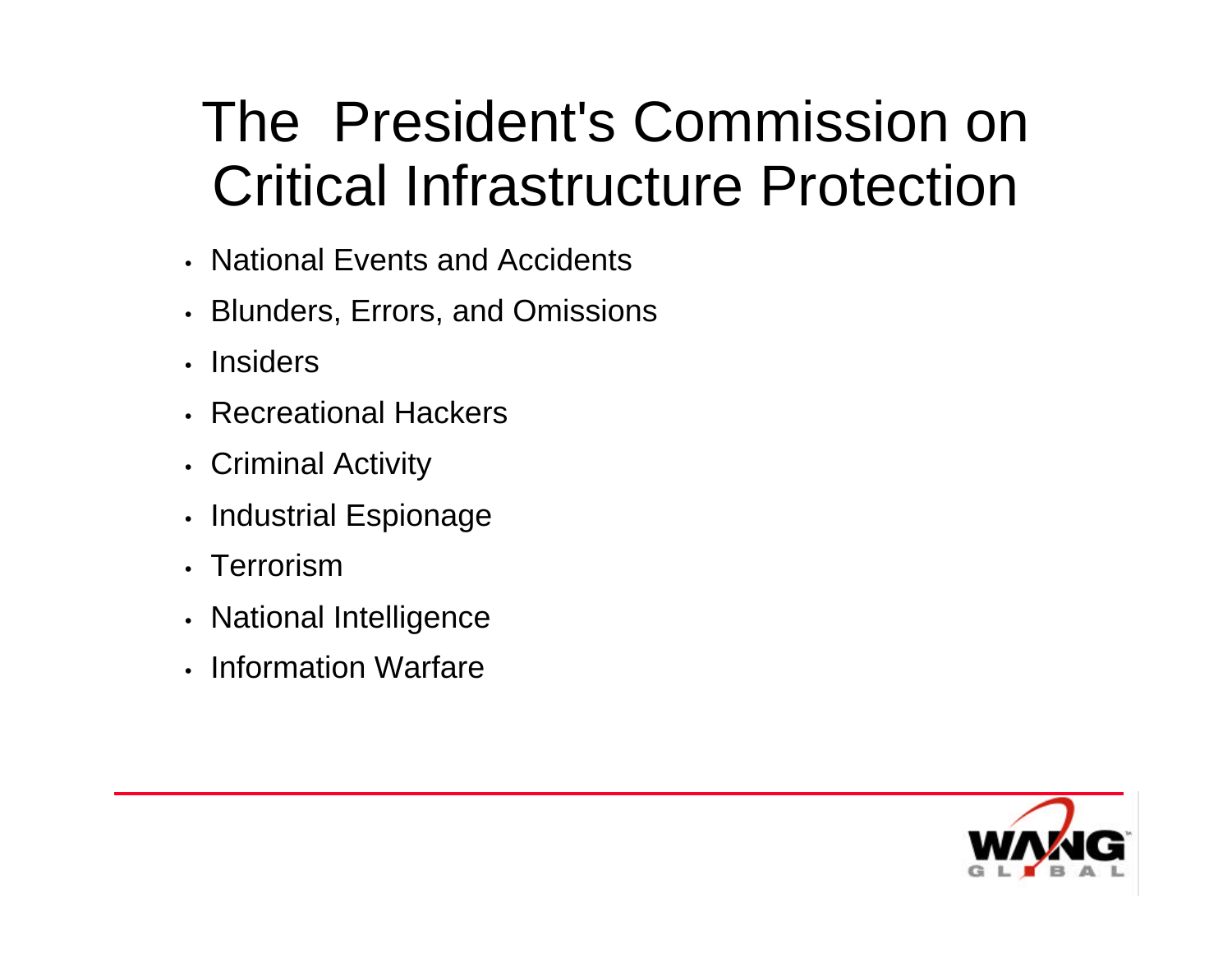### Estimating Annual Frequency Rate

- Once in 300 years (.003)
- Once in 30 years (.03)
- Once in 3 years (.3)
- Once a year (1)
- Once in 100 days (3)
- Once in 10 days (30)
- Once per day (300)
- 10 times or 100 times per day (3000)

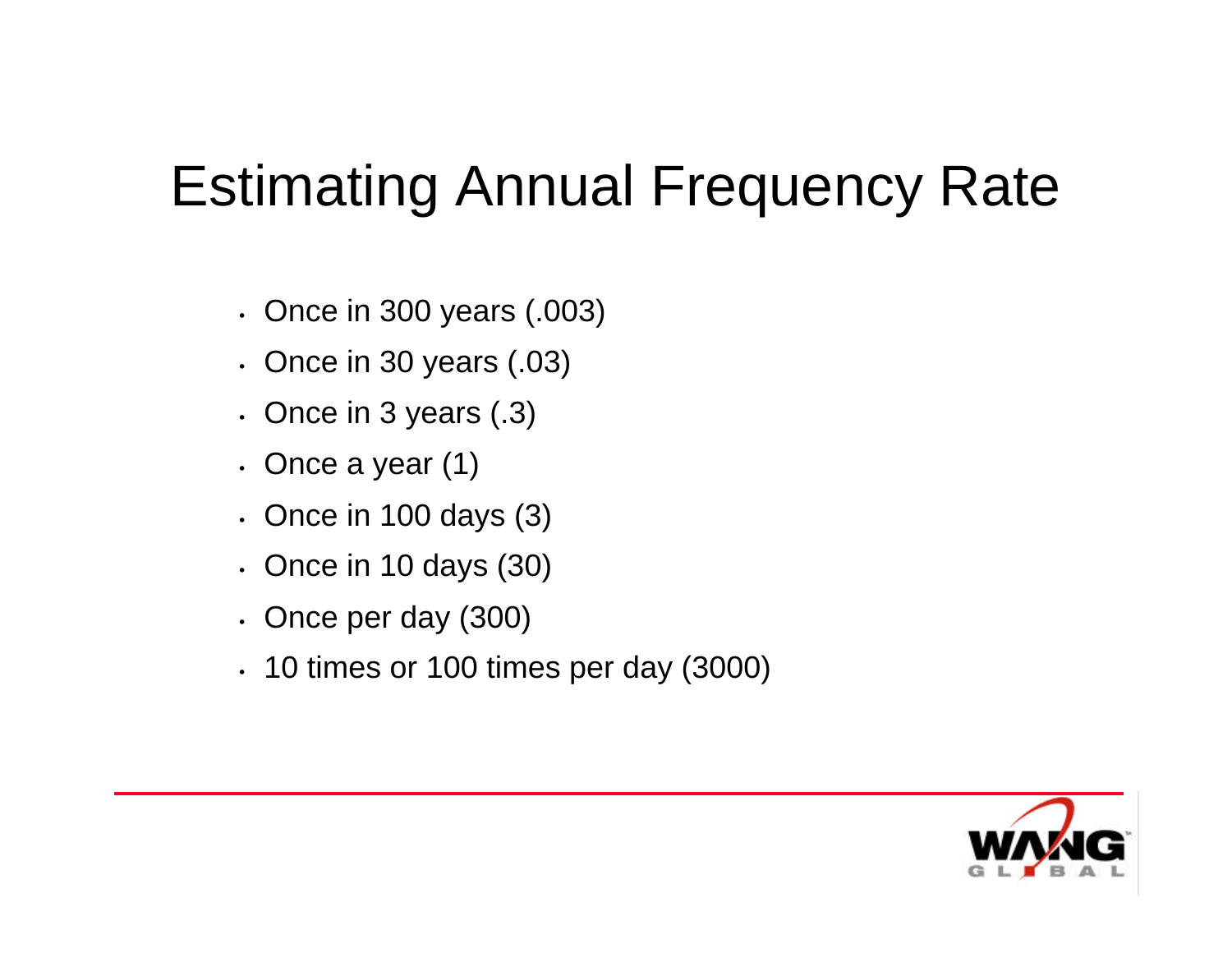### Annual Loss Expectancy

- For accidental human threats, such as operational errors or system programming errors, the ALE will be a measure of computer down time.
- For natural environmental threats, such as floods or severe storms, the ALE will be based on how much damage and downtime might occur.
- For fabricated environmental threats, such as computer hardware failure, the ALE will be based on the estimated cost to run the system for the time it was down.

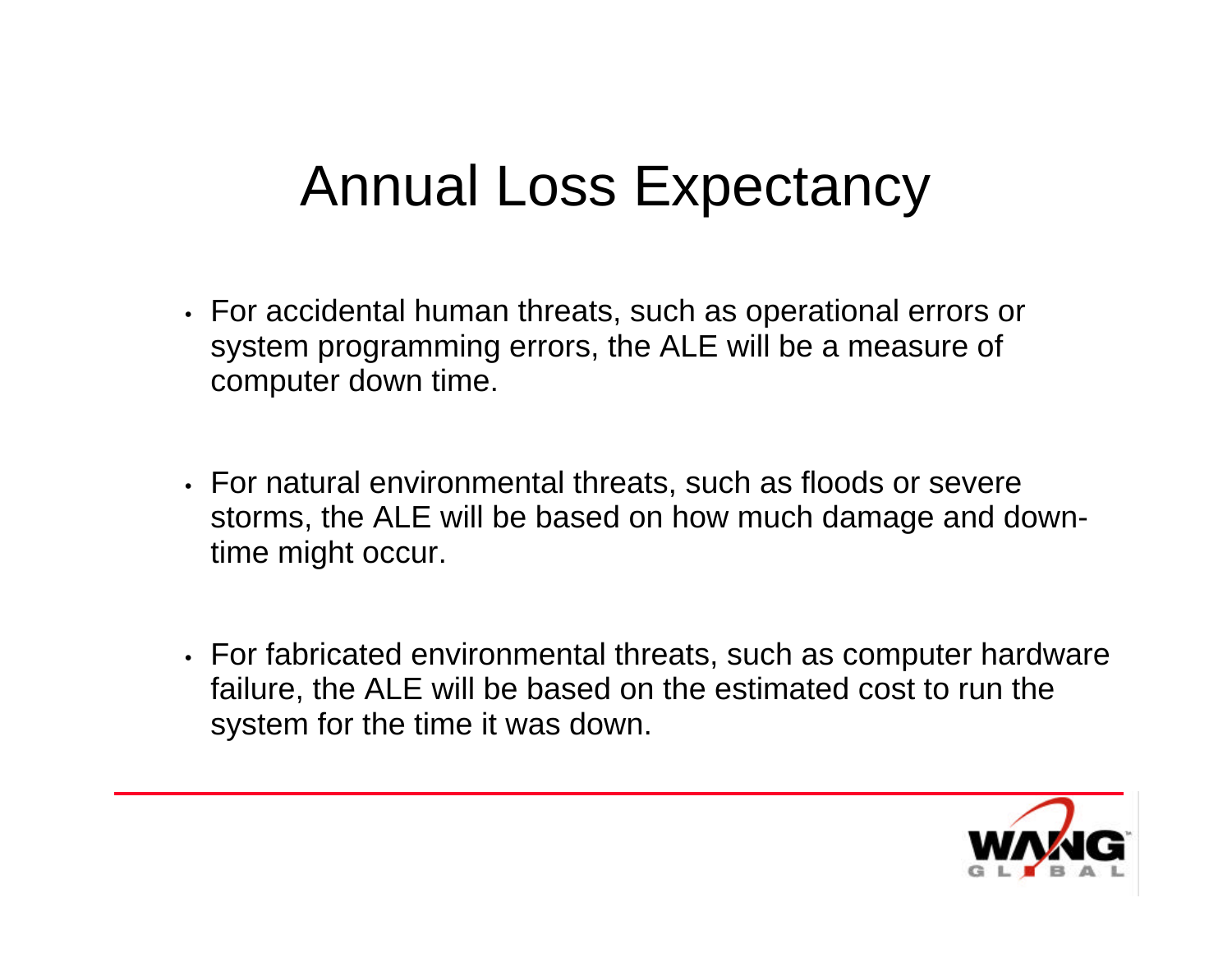## **Mitigate Risk to an Information System**

Risks can never be entirely removed. The trick, then is not trying to remove all risks, but to manage them. The secret of effective risk management is the ability to qualify and quantify risk elements objectively and reduce them to acceptable levels.

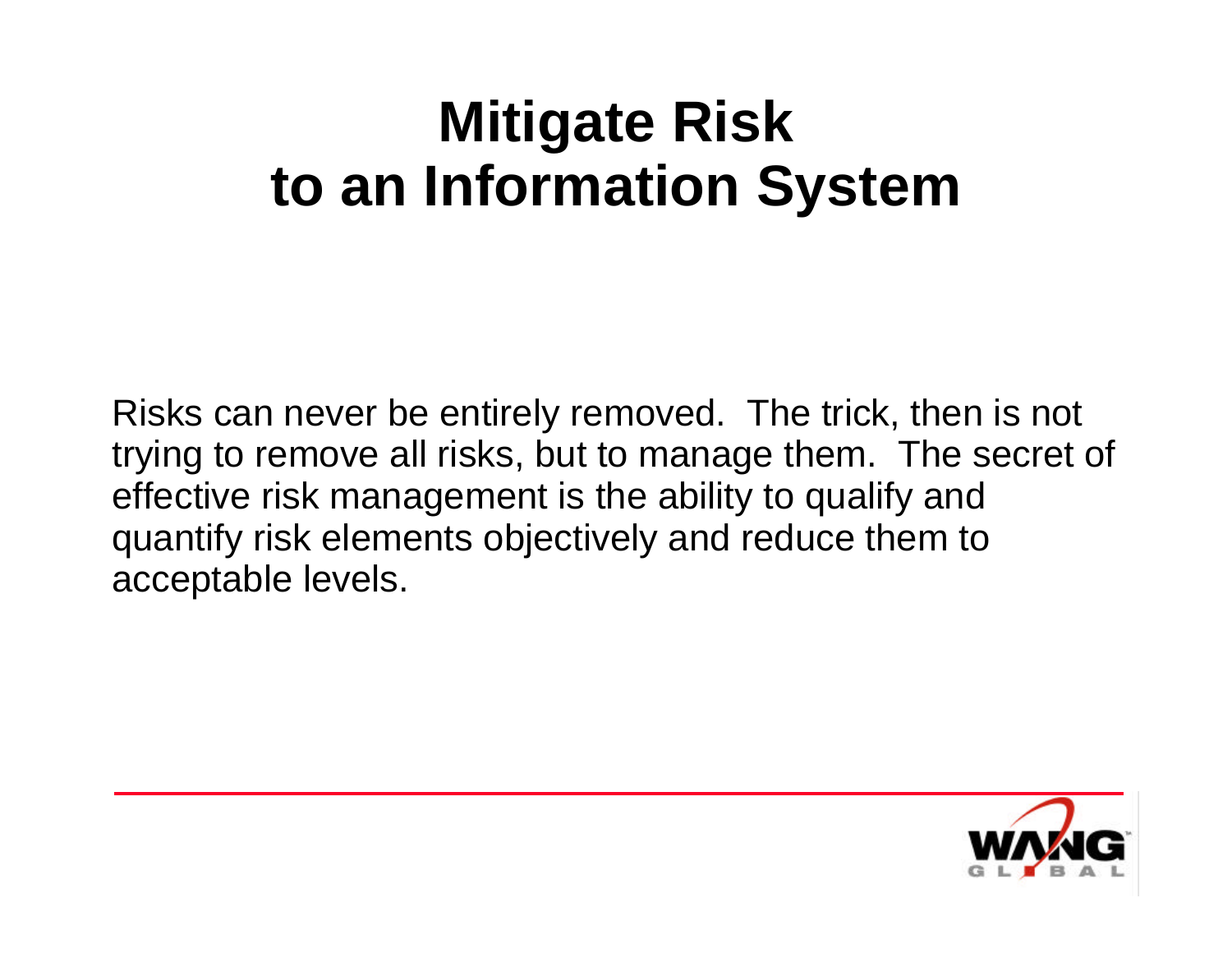## **How to Minimize the Catastrophe**

- Reduce the Exposed Resource. This may involve removing access to the resource. Methods here involve things such as keeping records in a different location and not putting sensitive information on the computer hard disk.
- Reduce the Probability of the Threat Occurring. This may involve anything from using more reliable components, moving to a safer location, reinforcing the facility infrastructure, installing multiple redundancies or installing a firewall

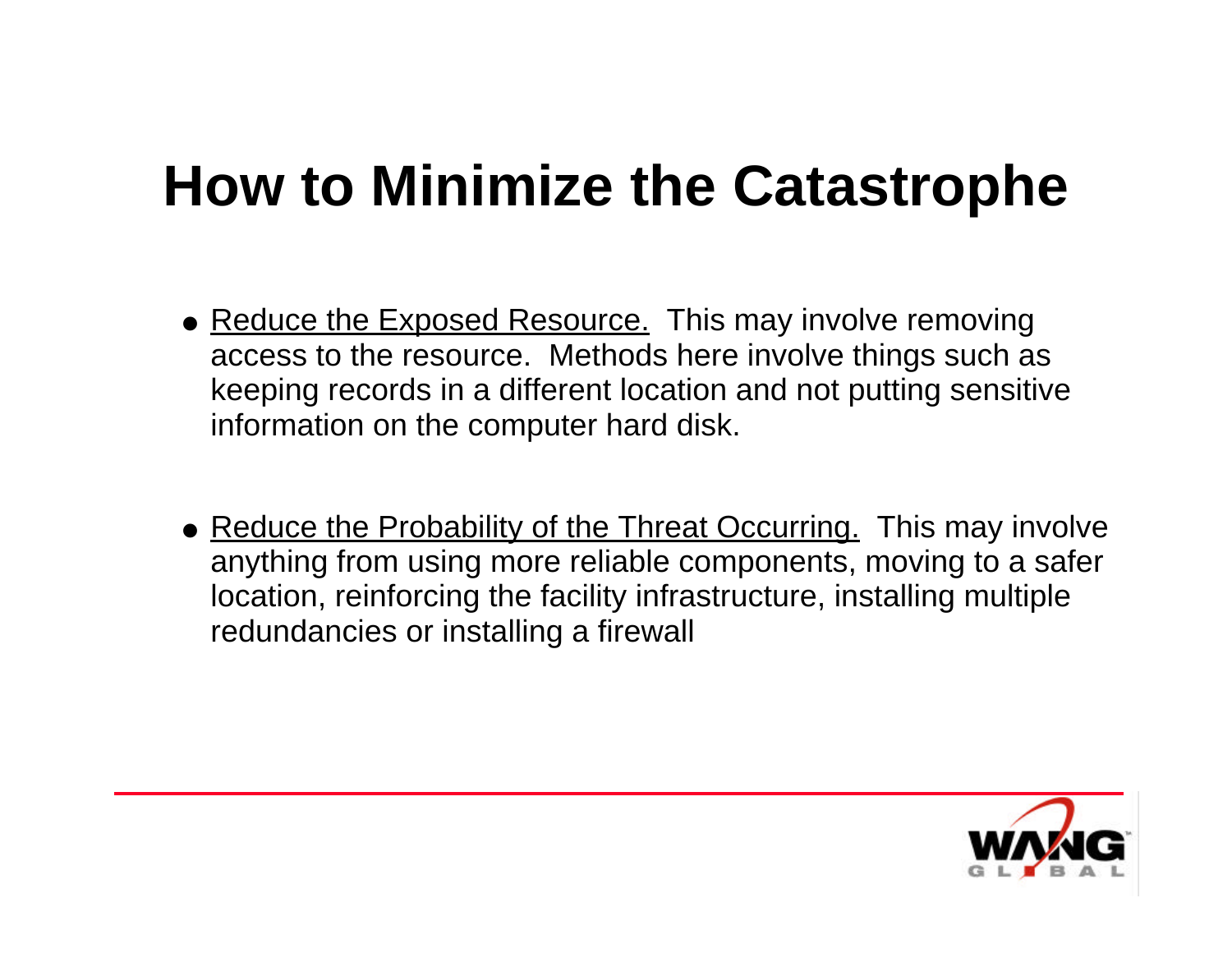# **Risk Acceptance Criteria**

### •**Cost/Benefit Considerations**

In general, one should never spend more protecting a resource from a threat than it would take to recover from that threat under a worst-case scenario.

### •**Living with the Possible Consequences**

Finally, there are times that you simply have to live with risks and go on. Please note that this is risk dependent and not cost dependent. Sometimes this method will have to be used when even vague cost estimates cannot be made.